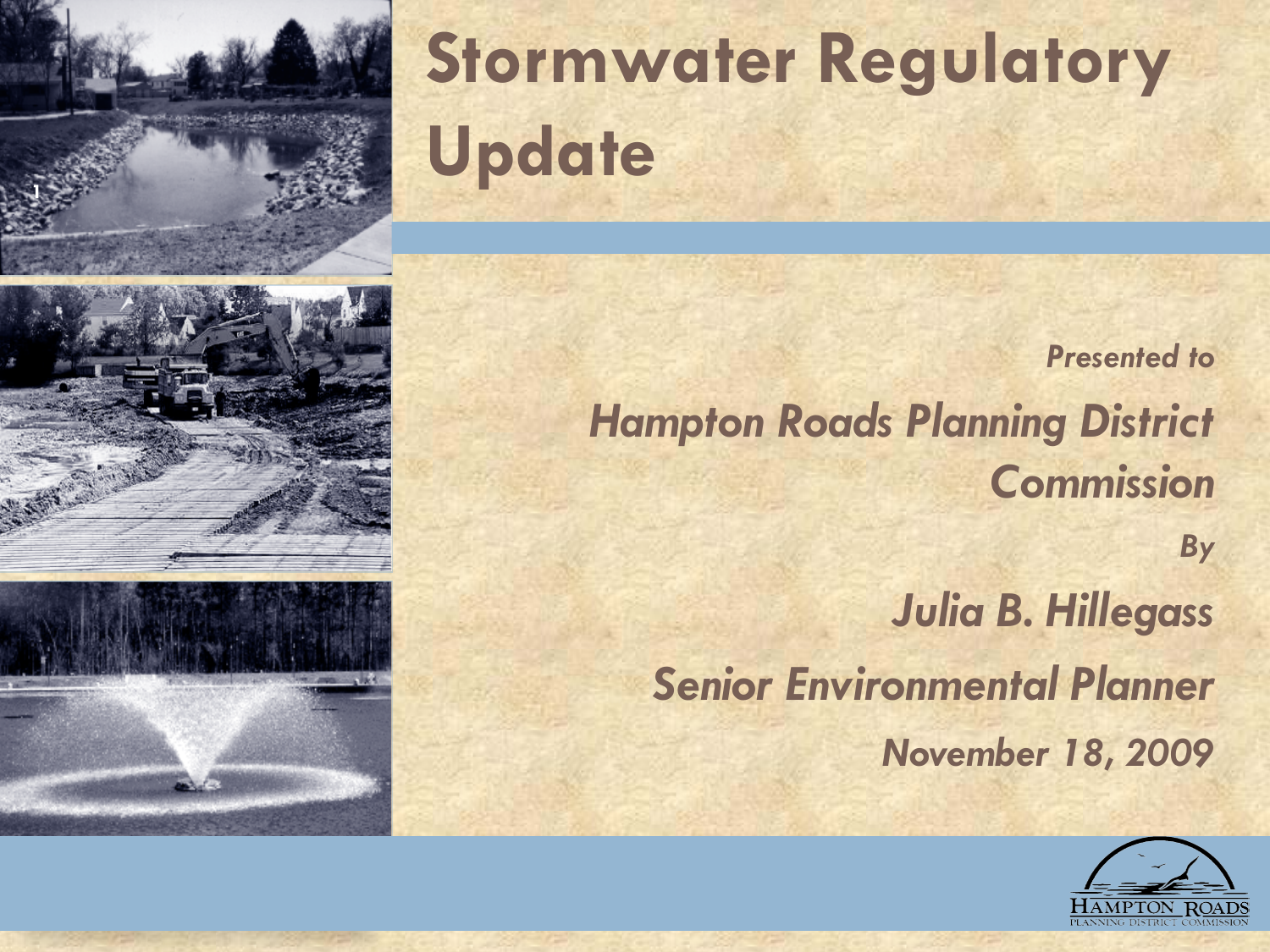

## **Regulatory & Permit Consistency**





•*Regulations should be consistent with permit requirements and future permits issued should be consistent with regulations.*



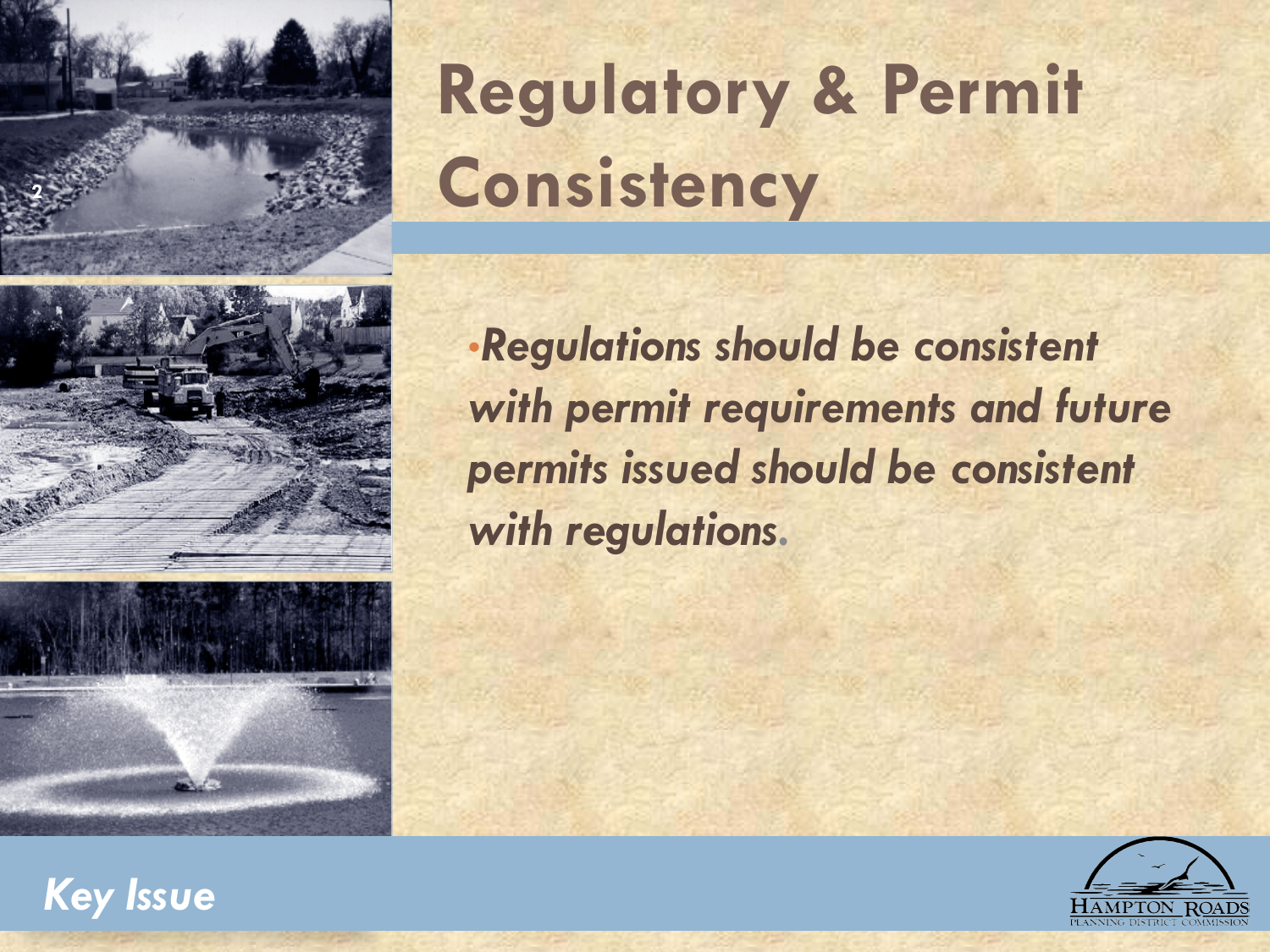

# **Keep Buy-Downs and Nutrient Credits Local**





•*SWCB should require use of local buy-down programs, where they exist.*

•*Similarly, any nutrient reductions should be credited locally to aid in TMDL compliance.*



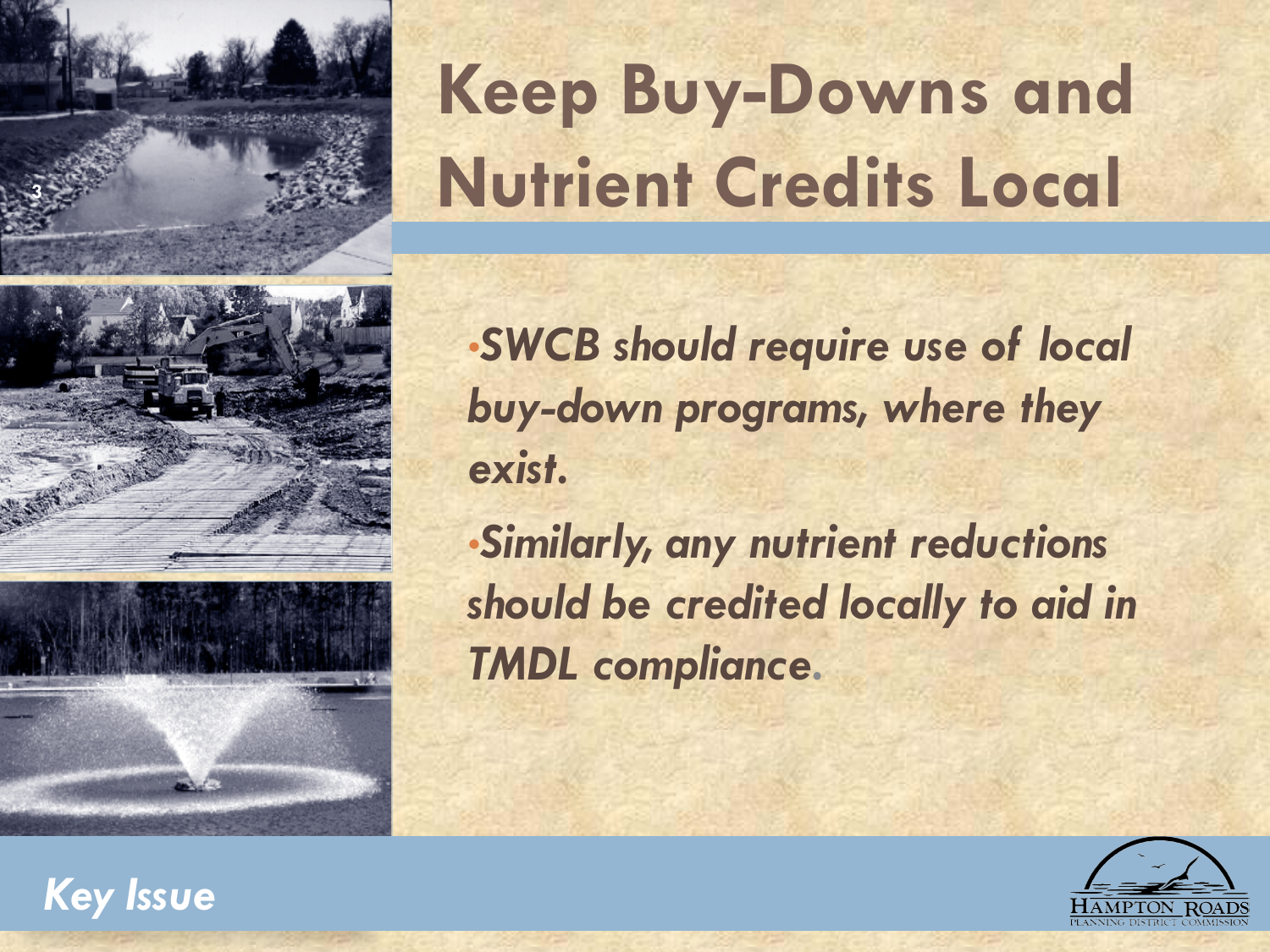

## **Buy-Down Rate**

•*\$23,900 cited by EPA as national average; no documentation to support this number.* •*Allow regional costs when* 





*establishing buy-down programs.*

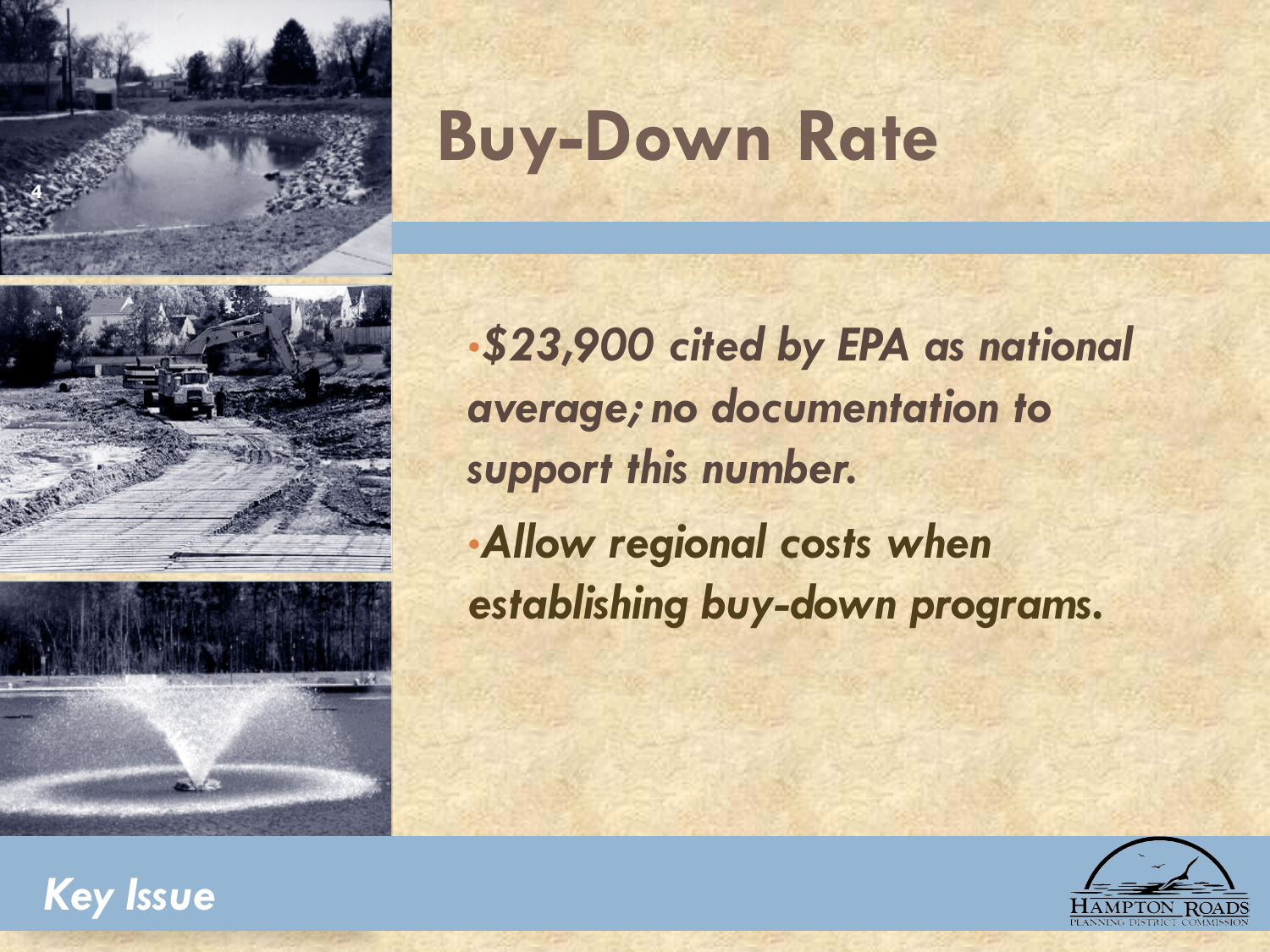

## 180-day Delay in **Effective Date**





•*Make effective date of regulations no earlier than Jan 1, 2011.* •*Subsequent dates should shift accordingly.*



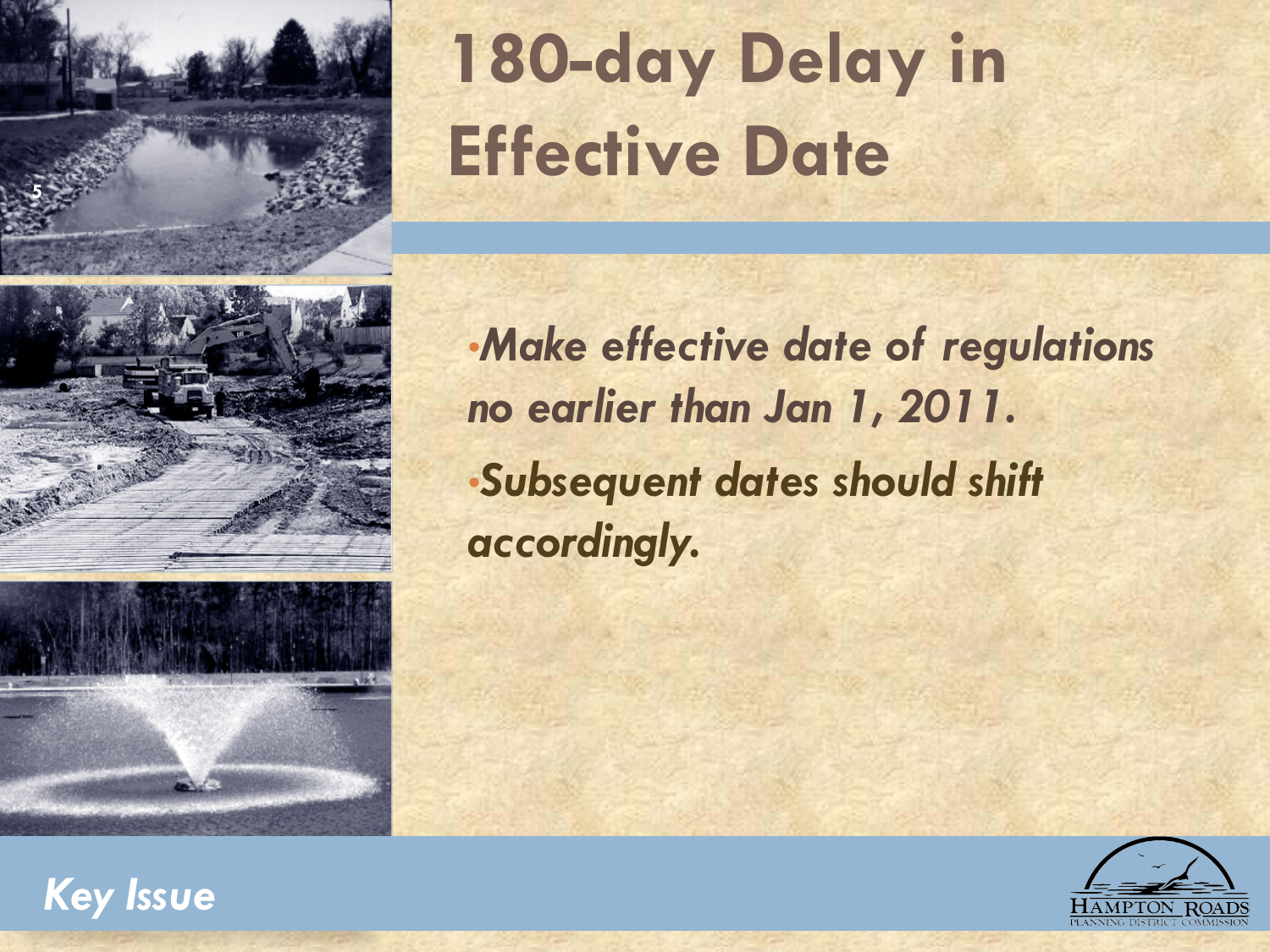





•*The rising costs of application and maintenance fees are of great concern to all localities.* •*Of note, Phase II localities will shoulder an increase of approximately 3000%.*



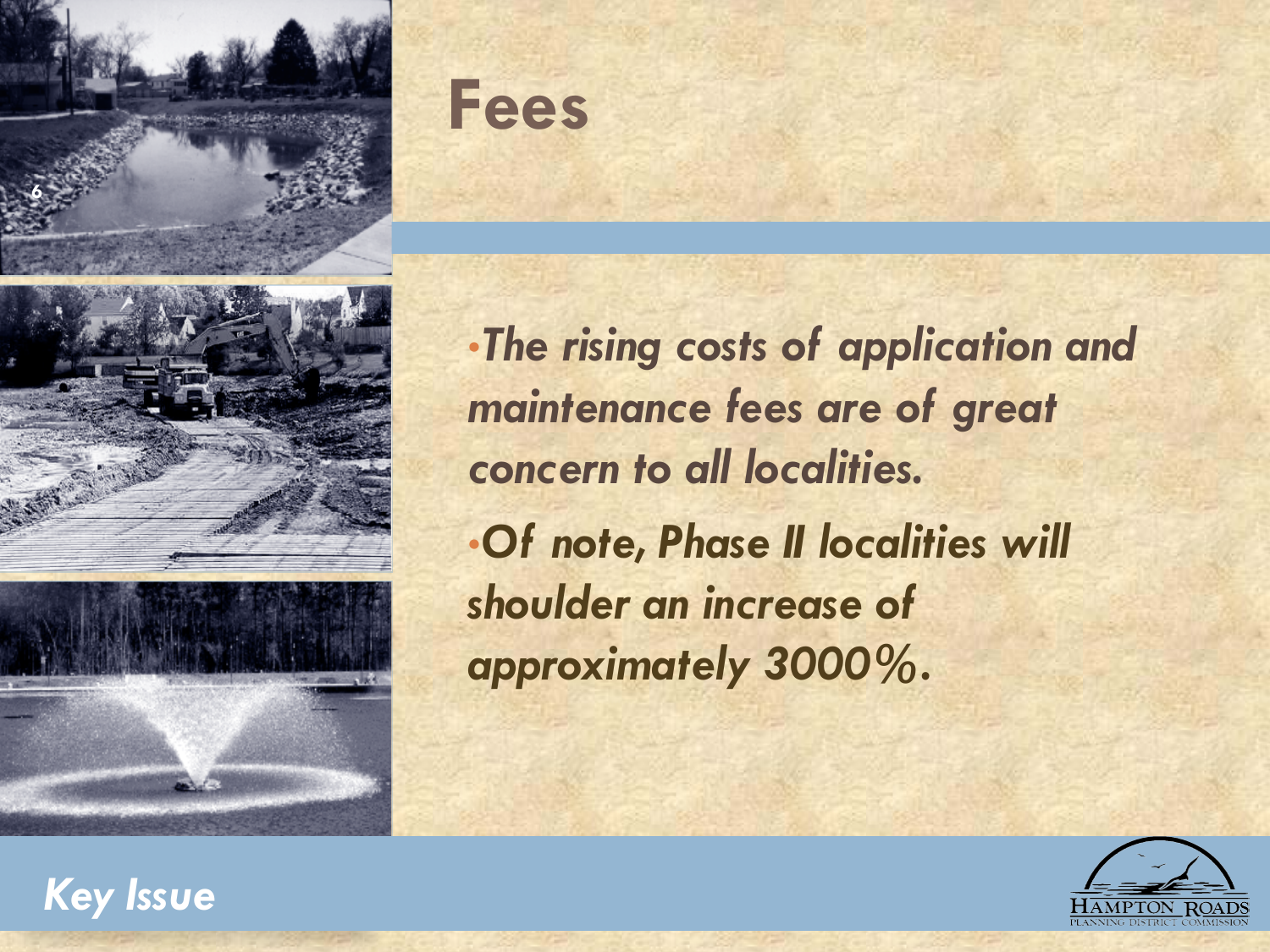

## **Guidance Documents**





•*Guidance and clarification is needed on:* •**Qualifying local program** •**Buy-down programs** •**Acceptable watershed plans**



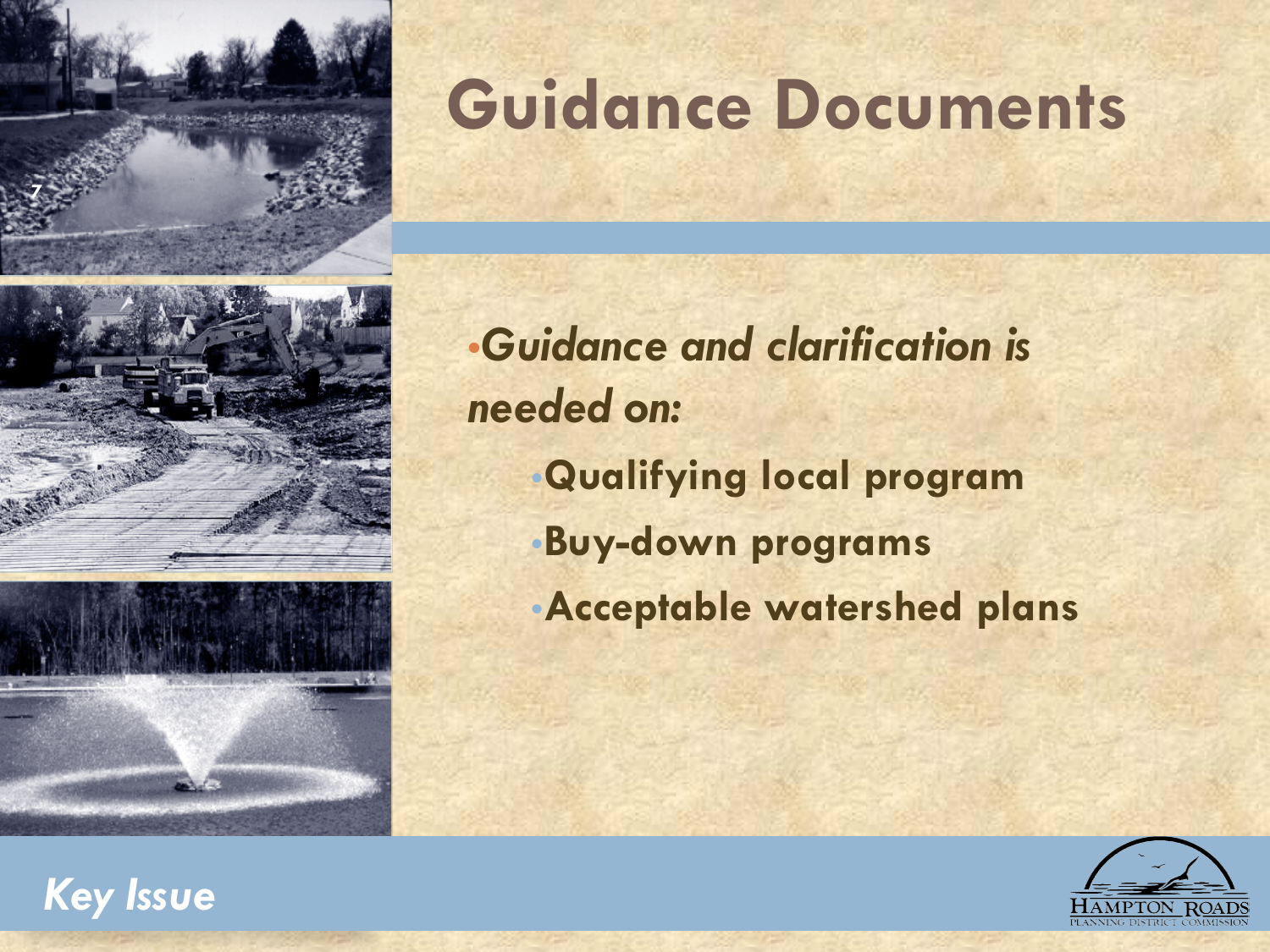

# **Take a Regional Approach <sup>8</sup>**

•**Qualifying local program** •**Buy-down programs** •**Acceptable watershed plans**





#### *Moving Forward*